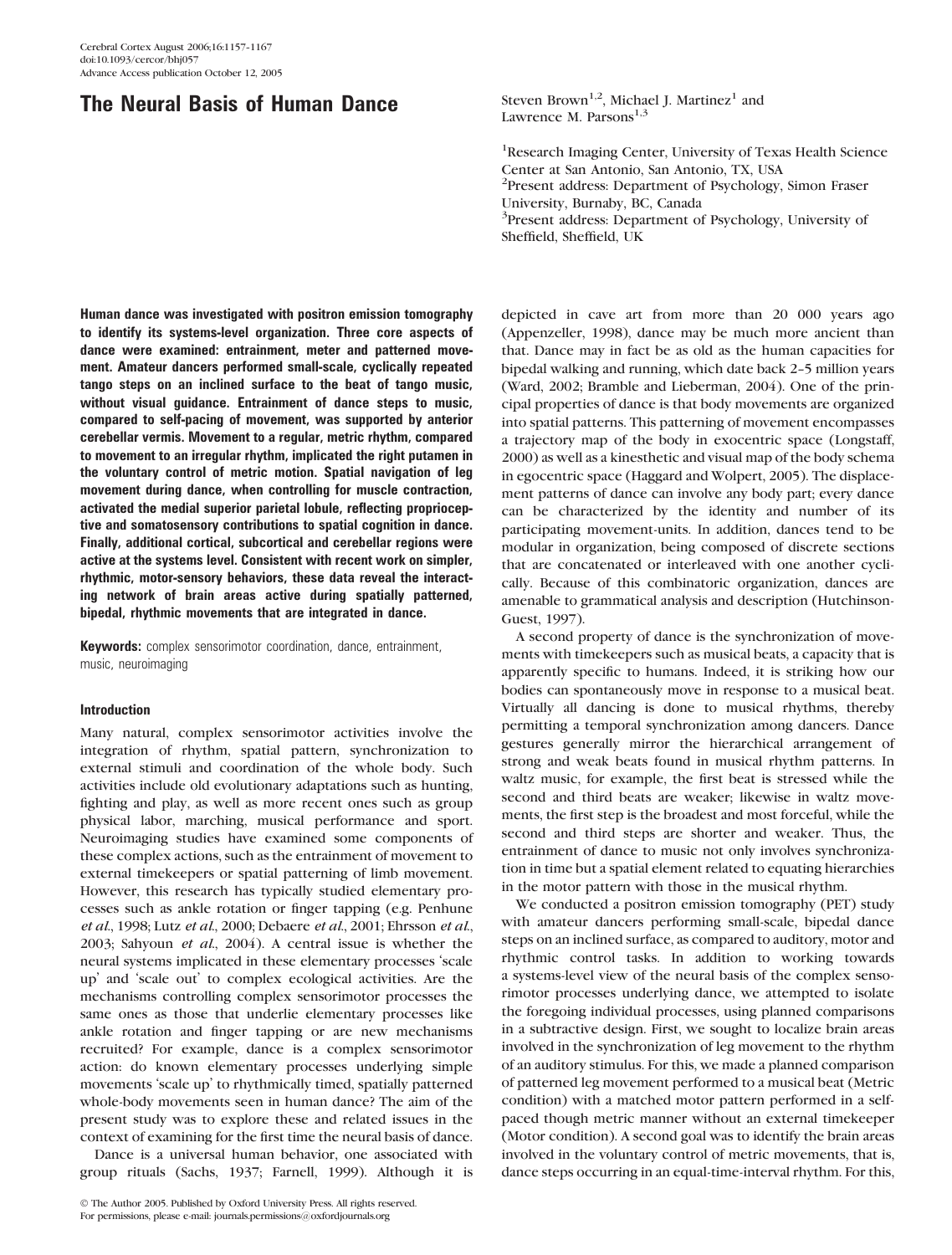we made a planned comparison of patterned leg movement paced to music possessing a regular, metric rhythm (Metric condition) with that paced to music possessing a highly irregular, unpredictable rhythm (Non-Metric condition). Finally, we sought to isolate the neural basis of spatial patterning of lowerlimb movement by making a planned comparison of the conditions in which the legs moved in space (Metric condition) with a condition in which the leg muscles contracted isometrically but without leg movement, also to a metric rhythm (Contractions condition). By controlling for parameters related to muscle contraction, we expected this contrast to reveal brain areas supporting spatial cognition in dance, especially as related to the lower extremities. Two control conditions involved passive listening to music (Listening condition) and eyes-closed rest.

# Materials and Methods

# Subjects

Five male and five female amateur dancers, with a mean age of 33.8 years (range 19-46 years), participated in the study after giving their informed consent (in accord with the Declaration of Helsinki and the Institutional Review Board of the University of Texas Health Science Center). Each individual was without neurological or psychiatric illness. All participants were right-handed, as confirmed by the Edinburgh Handedness Inventory. Nine of the 10 subjects indicated that they would use their right leg to kick a ball (Elias and Bryden, 1998). The subjects were currently active amateur tango dancers, with a mean of 8.5 years of recent recreational dance experience, of which 2.5 years were of Argentine tango (range 1-4 years) and the remainder was of a wide variety of other dance forms (e.g. Latin, ballroom, ballet). In spite of these individual differences in age and years of overall dance experiences, the dancers were of comparable proficiency in Argentine tango and in the relatively simple tango tasks used in the study. The subjects had minimal musical experience.

#### Stimuli

Commercial recordings of instrumental Argentine tango songs, with a typical tempo of 60 beats per minute, were presented for the tasks containing music. All songs were matched for instrumentation, tempo and tonality, and were presented to subjects using CoolEdit (Syntrillium) from a laptop computer. For the Non-Metric condition, songs were edited to produce an irregular and unpredictable beat but without altering the average tempo (i.e. each song had an equal number of accelerations and decelerations of the tempo at random junctures). The stimuli for the listening condition were Greek 'rembetika' songs that were matched for the tempo, instrumentation and tonality of the tango songs. By using music other than tango songs, we sought to minimize the tendency for stimuli to elicit motor imagery of the dance steps performed in the movement tasks (see Ehrsson et al., 2003). The activations observed for this condition, as contrasted to rest, are described elsewhere (Brown et al., 2004).

#### Tasks

The tasks involved the performance of simple bipedal dance movements on a laminated grid (see Procedure). The subjects were trained to be proficient at these dance steps in advance of the scanning session, so very little motor learning likely occurred during the experiment. Six conditions were tested, all of them with the eyes closed: (i) a patterned leg movement synchronized to the beat of metric, regularly timed tango music (Metric); (ii) the same patterned leg movement executed to the beat of non-metric, irregularly timed tango music (Non-Metric); (iii) a matched, patterned leg movement performed with no music (Motor); 4) a condition of isometric leg-muscle contractions synchronized to the beat of metric tango music but with no leg displacement, in which the left and right leg-muscles contract in alternation (Contractions); 5) passive music listening with no movement (Listening); and (vi) silent motionless 'Rest'. Subjects experienced little visual stimulation during trials, as they were lying in a dimly light room with their eyes closed. The dance step for the metric and non-metric conditions consisted of a simple 6-step box pattern (Fig. 1a, left panel) — derived from the basic 'salida' step of the Argentine tango — that involved alternation of the left and right feet. The pattern for the Motor condition (Fig. 1a, right panel) was different from that of the Metric and Non-Metric conditions in order to minimize the use of mental imagery of the music from the latter two tasks. For the Metric, Non-Metric and Contractions conditions, subjects were instructed to take one step or make one leg-muscle contraction per strong beat of the music, be that to a metric or non-metric rhythm. For the Motor condition, there was no music for the movement to be entrained to, but subjects were instructed to practice the step, and were given feedback to either quicken or slow the movement if their tempo was too dissimilar from that of the Metric condition. As per instruction, and as verified by observation and feedback, all foot movement occurred in a smooth gliding manner on the surface rather than in a stepping manner; the feet never completely lifted off the surface.

## Procedure

While lying supine in the PET scanner, subjects flexed their knees ~90° and placed their feet on a stable, flat, smooth surface, which was inclined  $\sim$ 30° above the horizontal (Fig. 1*b*). The surface was laminated to reduce friction during foot movement and to minimize compensatory body or head movement. Subjects wore stockings to further reduce friction. Each big toe was visibly marked to facilitate coding of foot position on a grid with centimeter markings, as recorded using a camcorder. The music stimuli were presented via headphones to the subject.

## Behavioral Analysis

Behavioral analysis of the rate and extent of videotaped leg movement was performed by one of the authors (M.J.M.) for the three movement tasks from the 40 s PET scan. First, the dance steps were performed quite accurately, often with 1 cm of error. Second, the mean number of steps during the 40 s task interval in the Metric, Non-Metric and Motor conditions was  $34.5 \pm 4.0$ ,  $40.9 \pm 8.5$  and  $36.0 \pm 1.3$  (mean  $\pm$  SD). There was no difference in the rates between the Metric and Motor conditions  $(P > 0.05)$ . However, the average movement rate for Non-Metric dance was higher than that for the other two conditions, indicating that the dancers misinterpreted some secondary beats as primary ones; subjects were most likely susceptible to such errors because tango music is highly syncopated. Third, the perimeter of the triangular movementpath outlined by each foot during the dance tasks was measured. The means across the two feet for the Metric, Non-Metric and Motor conditions were  $38.1 \pm 8.1$ ,  $39.5 \pm 6.9$  and  $30.5 \pm 6.4$  cm<sup>2</sup>. The perimeter values for the self-paced dance task were significantly shorter than those for the other two tasks. In absolute terms, this amounted to a difference of  $\sim 0.7$  cm in each direction, which is small compared to the overall extent of movement (on the order of 6 cm in each direction). The shorter paths likely relate to the use of a different pattern for the Motor condition compared to the other two. This matched pattern was designed so as to preserve the same combination of foot movements (forward, backward, left and right) as the pattern for Metric and Non-Metric. Movement extent for these patterns was not predictable a priori. There was no relationship between years of tango experience and age of subject with respect to performance in the scanner as measured by rate of stepping and by extent and accuracy of steps during the task (data not shown). A correlation analysis of the relationship between movement perimeter and regional cerebral blood flow failed to find significant covariance with any of the observed activations.

## Imaging

During the PET session, the subject's head was immobilized using a closely fitted thermal-plastic facial mask with openings for the eyes, ears, nose and mouth. Auditory stimuli were presented through earpieces taped over the subjects' ears. During scanning, subjects were instructed to close their eyes and to minimize head and body movement as much as possible. During a session in advance of the scan date and during a practice session on the day of the scan, subjects practiced performing the dance steps in a highly controlled manner while minimizing head movement. Subjects had two PET scans for each of the six tasks. Each scanning session began with the Motor task, and the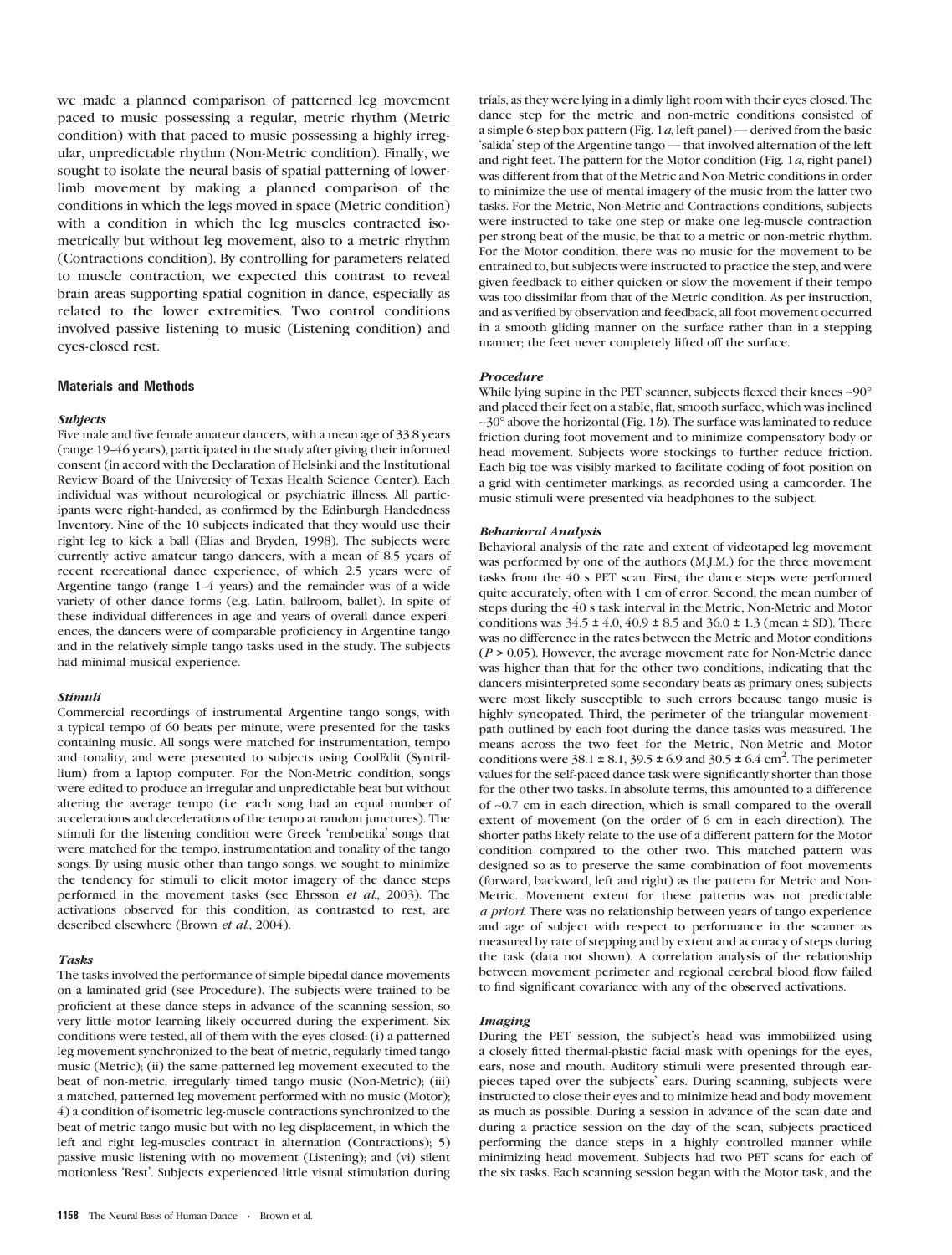

Figure 1. (a) The dance steps consisted of six-step movements in which the left and right legs always alternated (see Materials and Methods). The pattern in the left panel was used for the Metric and Non-Metric dance tasks; the other pattern was used for the self-paced dance task (Motor). The dotted lines in the left panel show the path of each limb as it passes near a position stepped to by the other limb. (b) A subject illustrating the dance task.

tasks were thereafter counterbalanced across subjects such that one replication of each task was performed before the next set began. Subjects began each task 30 s prior to injection of the  $H_2^{15}$  O bolus. Bolus uptake required  $\sim$ 20 s to reach the brain, at which time a 40 s scan was triggered by a sufficient rate of coincidence-counts, as measured by the PET camera. At the end of the 40 s scan, the auditory stimulus was terminated and the subject was asked to discontinue the task and lie still during an immediately following 50 s scan.

## Image Analysis

Positron emission tomography was performed with a CTI HR+ camera, which had a pixel spacing of 2.0 mm, an inter-plane, center-to-center distance of 2.4 mm and 63 transaxial scan planes. Images were reconstructed using a Hanning filter with a cut off frequency of 0.5, resulting in images with a spatial resolution of ~4.3 mm (full-width at half-maximum). The data were smoothed with an isotropic 10 mm Gaussian kernel. Anatomical MRI data was acquired with an Elscint 1.9 T Prestige system with an in-plane resolution of  $1 \text{ mm}^2$  and  $1.5 \text{ mm}$  slice thickness. Convex-hull spatial normalization was performed prior to group subtraction ( $n = 10$ ) using 'change distribution analysis' methods (Raichle et al., 1983; Fox et al., 1988; Mintun et al., 1989). Thus, significant changes in cerebral blood flow indicating neural activity were detected with a region-of-interest-free image subtraction strategy. Intra-subject image averaging was performed within conditions (Fox et al., 1988). Images were spatially normalized (Fox et al., 1985) into proportional, bicommissural coordinate space relative to the Talairach atlas (Talairach and Tournoux, 1988) using spatial normalization performed by using SN. Inter-scan, intra-subject movement was assessed and corrected using the Woods' algorithm (Woods et al., 1993). A search algorithm (Mintun et al., 1989) was used to identify local extrema within a 5  $\times$  5  $\times$  5 voxel search cube. A beta-2 statistic measuring kurtosis and a beta-1 statistic measuring skewness of the extrema histogram (Fox et al., 1988) were used as omnibus tests to assess overall significance (D'Agostino et al., 1990). Critical values for

beta statistics were chosen at  $P \leq 0.01$ . If the null hypothesis of omnibus significance was rejected, then a *post boc* (regional) test was done (Fox et al., 1988, 2001). The areas of significant change were mapped into 3D stereotactic space. Pixel-based statistical analyses (Xiong et al., 1996) were used to assess the statistical significance of outliers identified in the subtracted images, pixel-by-pixel. Cluster Analysis was performed to identify regional changes (Xiong et al., 1996). Gross anatomical labels were applied to the detected local maxima using a volume-occupancybased, anatomical-labeling strategy as implemented in the Talairach Daemon (Lancaster et al., 2000), with activations in cerebellum labeled with reference to the Schmahmann et al. (2000) atlas. In the change distribution analysis method, the pooled variance of all brain voxels is used as the reference for computing significance, and is distinct from methods that compute the variance at each voxel. This method is more sensitive (Strother et al., 1997), particularly for small samples, than voxel-wise variance methods (e.g. Friston et al., 1991). The critical-value threshold for regional effects is not raised to correct for multiple comparisons because omnibus statistics are established before post-hoc analysis. Statistical maps were overlaid onto group mean anatomical MRI and thresholded at  $Z > 4.27$ ,  $P < 0.00001$  (one tailed).

The analyses of functional images for factors in our experimental design were conducted employing the following planned comparisons. A systems-level view of dancing to music was analyzed by comparing Metric and Rest conditions. The functional neuroanatomy of movement entrainment was analyzed by comparing Metric and Motor conditions, Metric and Music conditions, and Music and Rest conditions. Metric movement was analyzed by comparing Metric and Non-Metric conditions. Spatial pattern of leg movement was analyzed by contrasting Metric and Non-Metric, respectively, with the Contractions conditions. Spatial patterning of movement was also examined in the comparison of Motor and rest conditions. Finally, to eliminate spurious activations resulting from the subtractions of deactivations, we verified every activation in each higher-level contrast by examination of the relevant condition from rest.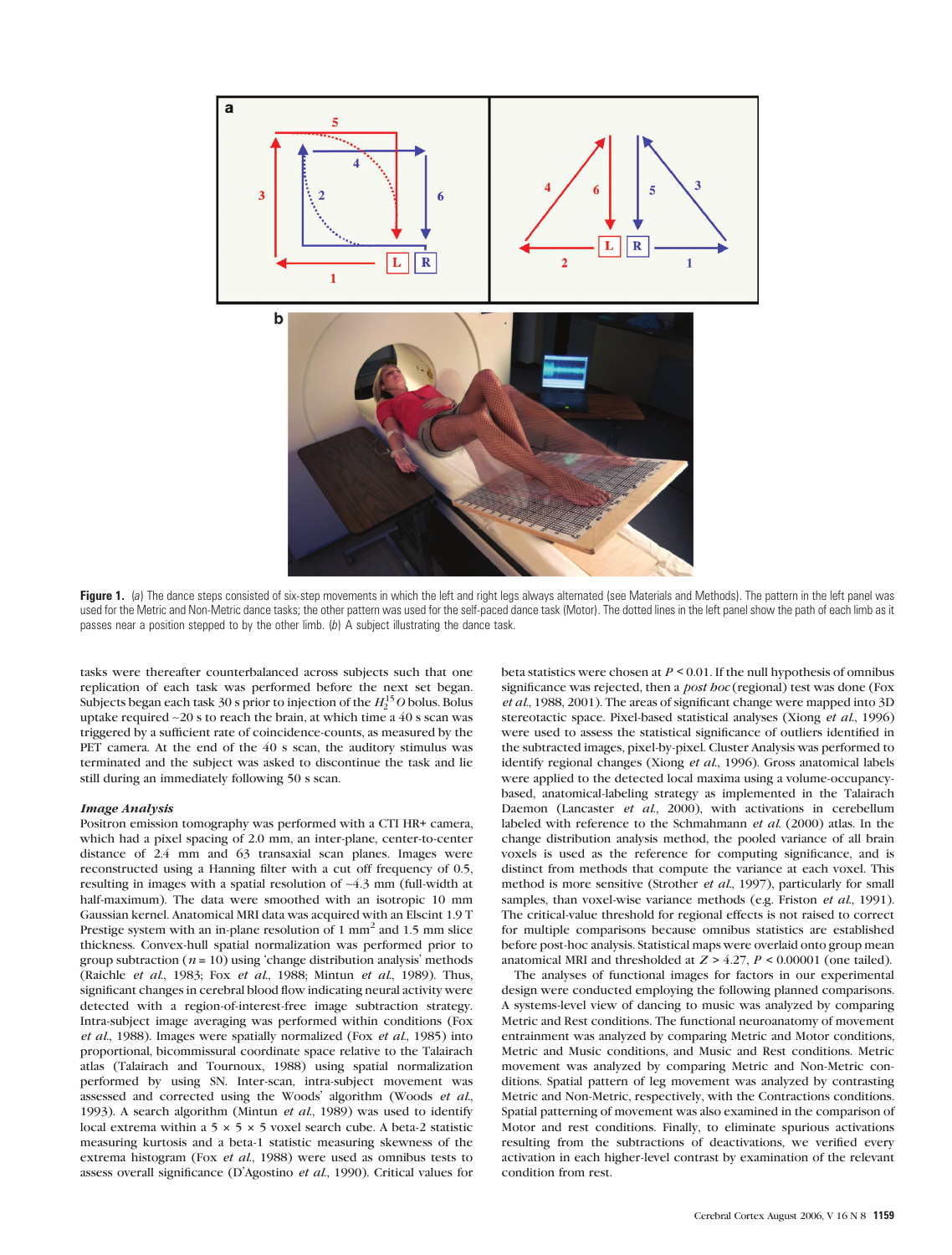## **Results**

A systems-level view of the brain areas contributing to comparatively natural, although supine, dance performance (Metric dancing minus Rest, Table 1) revealed activations in bilateral motor, somatosensory and premotor areas, right supplementary motor area, right frontal operculum, left medial superior parietal cortex, superior temporal regions, right cingulate motor area, basal ganglia, and bilateral anterior vermal and posterior-lateral cerebellum. The following planned and *post hoc* comparisons examine the specific subsystems activated during dance. There were no significant differences detected between male and female dancers in the profiles of activations across conditions (data not shown).

#### Entrainment of Movement to Music

When dance in a self-paced manner without music (Motor) was subtracted from dance entrained to a musical beat (Metric), the principal signal for this subtraction outside of auditory areas was seen in the vermis of anterior cerebellar lobule III (Fig. 2, Table 2). This activation was also present in the analysis of each task minus rest. These data implicate the anterior vermis in entrainment of movement to music. No such increases for entrainment were observed in other regions activated in common between entrained and self-paced dancing, such as sensorimotor, premotor, superior parietal, cingulate or frontal opercular areas. The increase in vermal activity for entrained dancing was not due to the addition of the accompanying music per se, as the subtraction of music listening from metric dance had no effect on the intensity of the anterior vermal activity (not shown). In addition, this latter subtraction, while eliminating all activity

## Table 1

Stereotaxic coordinates and z-score values for activations in the Metric dance condition contrasted to Rest

| Hemisphere     | Region                                                                                                  | X                                   | V                                | Z                                | Z-score                      |
|----------------|---------------------------------------------------------------------------------------------------------|-------------------------------------|----------------------------------|----------------------------------|------------------------------|
| Frontal        |                                                                                                         |                                     |                                  |                                  |                              |
| Right          | Premotor/primary motor cortex (4/6)<br>Premotor cortex (6)<br>SMA rostral (6)<br>Frontal operculum (44) | 6<br>$\Omega$<br>6<br>54            | $-26$<br>$-12$<br>$-6$<br>8      | 60<br>56<br>62<br>6              | 9.68<br>6.70<br>5.78<br>4.54 |
| Left           | Premotor/primary motor cortex (4/6)                                                                     | $-4$                                | $-20$                            | 66                               | 8.76                         |
| Parietal       |                                                                                                         |                                     |                                  |                                  |                              |
| Left           | Superior parietal lobule (5/7)                                                                          | $-4$                                | $-46$                            | 62                               | 6.88                         |
| Temporal       |                                                                                                         |                                     |                                  |                                  |                              |
| Right          | Superior temporal gyrus (42)<br>Superior temporal gyrus (22)<br>Temporal pole/planum polare (38)        | 60<br>37<br>45                      | $-20$<br>$-26$<br>12             | 8<br>6<br>$-4$                   | 4.65<br>4.54<br>4.62         |
| Left           | Superior temporal gyrus (42)                                                                            | $-48$                               | $-20$                            | 8                                | 4.54                         |
| Other<br>Right | Cingulate sulcus (24/31)<br>Putamen                                                                     | 8<br>28                             | $-6$<br>$-4$                     | 44<br>6                          | 5.46<br>5.00                 |
| Cerebellum     |                                                                                                         |                                     |                                  |                                  |                              |
| Right          | Lobule IV<br>Lobule IX<br>Lobule V<br>Lobule IV                                                         | 16<br>14<br>28<br>16                | $-36$<br>$-54$<br>$-36$<br>$-44$ | $-20$<br>$-52$<br>$-28$<br>$-15$ | 5.82<br>5.68<br>5.61<br>5.54 |
| Left           | Anterior vermis lobule III<br>Lobule VIIIB<br>Lobule IV<br>Lobule V/VI                                  | $\Omega$<br>$-18$<br>$-22$<br>$-24$ | $-48$<br>$-50$<br>$-38$<br>$-50$ | $-16$<br>$-52$<br>$-26$<br>$-25$ | 9.78<br>6.49<br>6.10<br>4.93 |
|                | Lobule VI                                                                                               | $-14$                               | $-76$                            | $-20$                            | 4.58                         |

For all tables, Talairach atlas coordinates are in millimeters along the left-right  $(x)$ , anterior-posterior  $(y)$  and superior-inferior  $(z)$  axes. In parentheses after each brain region is the approximate Brodmann area, except in the case of the cerebellum, in which the anatomical labels of Schmahmann et al. (2000) are used. The intensity threshold for this table is  $Z > 4.27$ ,  $P < 0.00001$  (one-tailed).

in cortical auditory areas found in both the music-listening condition alone and in entrained dance minus self-paced dance, revealed a significant signal in the right medial geniculate nucleus (Fig. 3a,b). The medial geniculate nucleus was not active during self-paced dance without music. Moreover, metric dance minus self-paced dance and, especially, metric dance minus music listening revealed activity in lateral and vermal aspects of posterior left cerebellar lobules V and VI (Figs 2 and 3b). As suggested later, audiomotor entrainment may be mediated through the transmission of coarsely processed beat information from subcortical auditory areas to the cerebellum.

## Metric Movement

In comparing the dance condition entrained to a metric rhythm with a dance condition entrained to an irregular rhythm (Table 3), we observed a strong signal bilaterally in the putamen for the metric condition, with an emphasis in the right putamen (see Fig. 4, which shows this same pattern when each condition is contrasted with rest). This activity appeared to occur in the somatotopic representation of the leg (Maillard *et al.*, 2000). No such basal ganglia activation was detected for non-metric dance. By contrast, in non-metric dance minus rest, a strong activation was seen in right ventral thalamus, specifically, in the ventral posterior nucleus bordering on the pulvinar. This area was not



**Figure 2.** The activation  $(-2, -44, -12)$  in anterior cerebellar vermis (lobule III) in the analysis of Metric dance minus Motor. Also shown is the activation in lobule V. The group mean activations are shown registered onto an averaged brain in all figures. The right side of the figure is the right side of the brain in all figures. At the left end of the figure is a color scale for the intensity of the activations. The intensity threshold in Figures 2-5 is  $Z > 2.58$ ,  $P < 0.005$  (one-tailed).

### Table 2

Stereotaxic coordinates and Z-score values for activations in the Metric dance condition contrasted to Motor, and contrasted to Music

| Hemisphere   | Region                       | Х     | V     | 7     | Z-score |
|--------------|------------------------------|-------|-------|-------|---------|
| Metric–Motor |                              |       |       |       |         |
| Right        | Superior temporal gyrus (22) | 58    | $-24$ | 6     | 6.68    |
|              | Superior temporal gyrus (22) | 54    | $-6$  | 2     | 5.05    |
|              | Superior temporal gyrus (22) | 46    | $-20$ | 6     | 4.98    |
| Left         | Primary auditory cortex (22) | $-38$ | $-26$ | 4     | 5.05    |
|              | Superior temporal pole (38)  | $-42$ | 2     | $-12$ | 4.87    |
|              | Anterior vermis lobule III   | $-2$  | $-44$ | $-12$ | 6.02    |
| Metric-Music |                              |       |       |       |         |
| Right        | Anterior vermis lobule III   | 2     | $-48$ | $-16$ | 10.12   |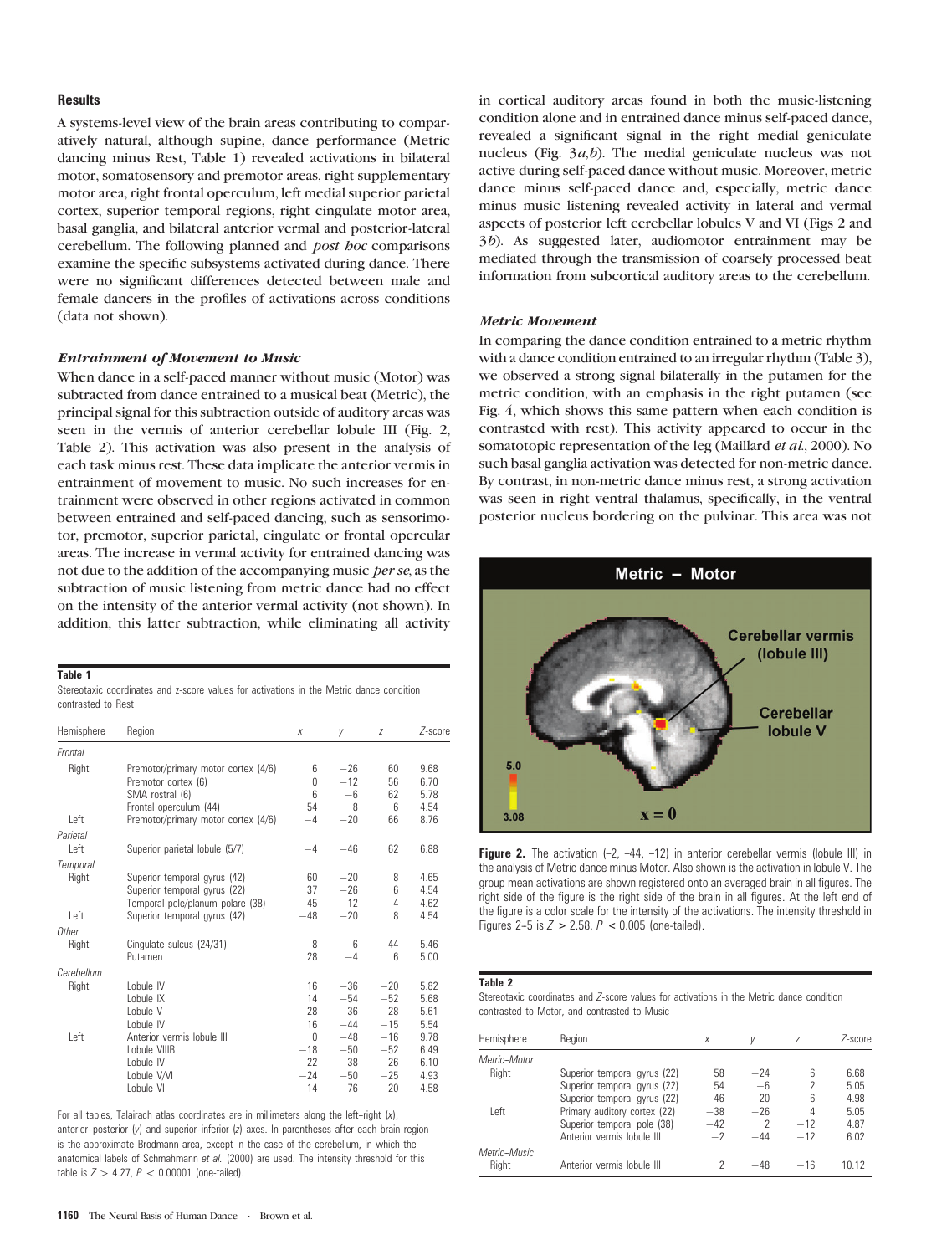

Figure 3. (a) Activation in the medial geniculate nucleus in the analyses of Metric dance minus Motor and (b) Metric dance minus music Listening. The peak coordinate for the medial geniculate nucleus in the former subtraction is at (14, -28, -4) whereas that for the latter is at (14, -30, -6). Activity in cerebellar lobule V and VI in the analysis of Metric dance minus music Listening. In coronal and axial views throughout, the left side of the image represents the left side of the brain.

#### Table 3

Stereotaxic coordinates and Z-score values for activations in the Metric dance condition contrasted to Non-Metric, and vice versa

| Hemisphere        | Region                        | X  | V     | 7     | Z-score |
|-------------------|-------------------------------|----|-------|-------|---------|
| Metric-Non-Metric |                               |    |       |       |         |
| Right             | Posterior cingulate (31)      | 4  | $-64$ | 28    | 4.81    |
|                   | Anterior cingulate (32)       | 6  | 32    | $-8$  | 4.66    |
|                   | Putamen                       | 27 | $-3$  | 8     | 4.63    |
| Non-Metric-Metric |                               |    |       |       |         |
| Right             | Superior temporal gyrus (22)  | 52 | $-30$ | 6     | 5.53    |
|                   | Thalamus                      | 17 | $-22$ | 8     | 4.71    |
|                   | Anterior cerebellum lobule IV | 10 | $-48$ | $-20$ | 4.82    |

activated above threshold for metric dance. To explore this pattern of findings, we noted that in a *post hoc* comparison there were intermediate levels of activity in both putamen and thalamus observed in the performance of both self-paced dancing without music (Motor) and isometric leg-muscle contractions to music (Contractions condition) (Fig. 4, legend). This overall pattern points to a reciprocal relationship in activity between the putamen and ventral thalamus, with metric movement exhibiting strong putamen and weak thalamus responses, and non-metric movement showing the reverse profile. This reciprocity may be causal, as mediated, for example, by the indirect pathway of the basal ganglia circuit, where the ventral thalamus is the major output structure of the basal ganglia (e.g. Rao et al., 1997). Alternatively, it may be incidental, mediated through the intervention of other structures. In either case, the results suggest that the putamen is preferentially activated by movement patterns that are regular and predictable, and that irregular and unpredictable patterns activate other pathways, including those containing the ventral thalamus.

# Spatial Patterning of Leg Movement

The analysis of metric dance minus the contractions condition (where the leg muscles were contracted isometrically in an alternating fashion to the beat of metric tango music but without there being leg movement along the surface) revealed activity in the medial portion of the superior parietal lobule [Brodmann's area (BA) 5/7; precuneus] (Fig. 5, Table 4). Superior parietal activity was equally strong in the subtraction of the contractions condition from either metric dancing or non-metric dancing and for self-paced dancing minus rest,

thereby suggesting that this area is specifically involved in spatial guidance of leg movement independent of temporal parameters related to movement timing or entrainment. The dance tasks were performed quite accurately without visual guidance (see Behavioral Analysis), and thus the foregoing activations suggest that the medial superior parietal lobule encodes proprioceptive or somatosensory information about spatial coordinates for leg movement.

Activations seen in each of the movement tasks (minus rest) occurred in the primary motor and sensory cortices (paracentral lobule), premotor cortex, supplementary motor area (SMA), and somatotopic leg areas of the cerebellum (lobules IV and VIII) (Fig. 5; see Table 1 for the coordinates of these activations in metric dance minus rest). In addition, the right frontal operculum (BA  $44/6$ ) — near the right-hemisphere homologue of Broca's area — was activated in all of the tasks involving motor production (minus rest) but not in passive music listening (Fig. 6). Because the intensity of this activation did not vary in each of the movement tasks (minus rest), we attribute its function more to motor sequencing in general (Ehrsson et al., 2000; Janata and Grafton, 2003) than to spatial patterning of limb movement. Finally, activation in the cingulate motor area was also detected for all of the motor conditions (minus rest), although much more so for the movement conditions than for the condition of isometric leg-muscle contractions (see the middle panel of Fig. 5). This activity likely reflects a somatotopic map in this region, as the dorsal bank of the cingulate sulcus in monkeys contains a leg representation, and electrical stimulation of this region leads to hindlimb movement (Luppino et al., 1991).

# **Discussion**

These findings illustrate the coordination of distributed neural systems that underlie bipedal, cyclically repeated dance steps entrained to a musical rhythm. The functional subsystems can be summarized as follows. The superior temporal gyrus and superior temporal pole represent the melodic and harmonic aspects of the heard music. In parallel, the medial geniculate nucleus appears to send inputs, via brainstem relay nuclei, to the anterior cerebellar vermis and lobules V and VI regarding beat information, to support the entrainment of movement to a musical beat. The basal ganglia, and particularly the putamen, subserve the selection and organization of segments of action,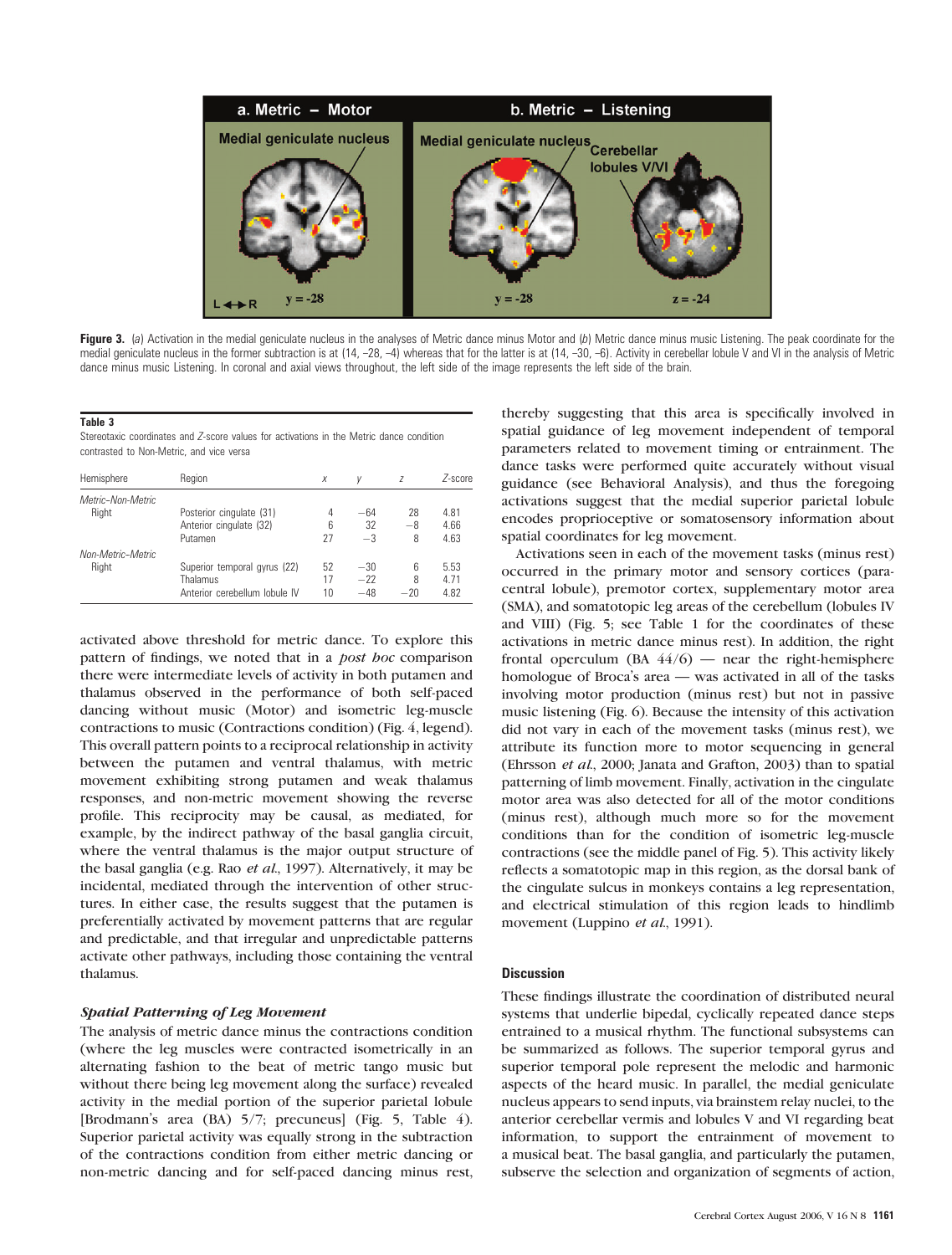

Figure 4. Reciprocal activation in the putamen and ventral thalamus in Metric and Non-Metric dance. The thalamic activation occurs at the junction of the ventral posterior and pulvinar nuclei. Direct subtraction of Non-Metric from Metric retains the activation in the putamen, and direct subtraction of Metric from Non-Metric retains the activation in the thalamus (not shown). The Z-score values for the putamen and ventral thalamus, respectively, for the four motor conditions were: Metric (5.00, 2.49), Non-Metric (undetectable, 5.78), Motor (3.44, 3.10) and Contractions (3.27, 3.19).



Figure 5. Metric dance minus leg-muscle Contractions eliminates the activations in the premotor and motor-sensory cortices, and leaves signal in the superior parietal lobule, spanning the medial part of BA 5 and 7 (precuneus). Activation in the cingulate motor area is seen to be just above threshold. The activations in the motor-sensory cortex and SMA/ premotor cortex are bilateral even though the figure shows only one hemisphere. The mesial motor strip comprised of SMA/premotor cortex and motor-sensory cortex is active in (a) and (b). (c) The peak coordinate of the anterior focus in the precuneus is  $(8, -56, 60)$ .

especially for movements having strong predictability and regularity, such as metrically timed movements. The thalamus is involved in linking somatosensory and motor parameters, and is particularly important for novel or non-metric rhythms. Somatotopic areas for the lower extremity in motor, premotor and SMA regions encode parameters related to muscle group, contractile force, initial and final position, and movement direction. The SMA, cingulate motor area and possibly the cerebellum support interhemispheric coordination of the two limbs during cyclically repeated, bipedal motion. The right frontal operculum is involved in motor sequencing, while the right cingulate motor area processes aspects of movement intention and the allocation of motor resources. Finally, medial aspects of the superior parietal lobule subserve kinesthetically mediated spatial guidance of leg movement during navigation in dance. This network of brain areas controlling dance will require confirmation and refinement in future studies.

There was a trend for right-hemisphere dominance for many of our unilateral activations, including the frontal operculum, cingulate motor area, putamen, ventral thalamus and medial geniculate nucleus, along with a corresponding focus in the left cerebellar vermis. Although no such trend has been observed

#### Table 4

Stereotaxic coordinates and Z-score values for activations in the Metric dance condition contrasted to Contractions

| Hemisphere              | Region                            | X     | y     | Ζ     | Z-score |
|-------------------------|-----------------------------------|-------|-------|-------|---------|
| Metric-Contractions     |                                   |       |       |       |         |
| Right                   | Superior parietal lobule (5/7)    | 8     | $-56$ | 60    | 4.96    |
|                         | Posterior cerebellum lobule VIIIB | 22    | $-50$ | $-48$ | 4.82    |
| Left                    | Superior Parietal lobule (5/7)    | $-2$  | $-48$ | 60    | 5.52    |
|                         | Superior parietal lobule (5/7)    | $-6$  | $-58$ | 54    | 4.61    |
|                         | Anterior vermis lobule III        | $-2$  | $-50$ | $-18$ | 6.46    |
|                         | Posterior cerebellum lobule IX    | $-14$ | $-44$ | $-56$ | 6.18    |
| Non-Metric-Contractions |                                   |       |       |       |         |
| Right                   | Superior parietal lobule (5/7)    | 4     | $-48$ | 60    | 5.23    |
|                         | Pulvinar                          | 18    | $-24$ | 10    | 4.73    |
|                         | Putamen                           | 32    | $-16$ | $-6$  | 4.48    |
|                         | Anterior cerebellum lobule IV     | 10    | $-44$ | $-26$ | 5.28    |
|                         | Anterior cerebellum lobule IV     | 8     | $-48$ | $-20$ | 5.01    |
|                         | Anterior cerebellum lobule III    | $-16$ | $-34$ | $-17$ | 4.83    |
| Left                    | Precuneus (7)                     | $-18$ | $-54$ | 46    | 5.53    |
|                         | Paracentral lobule (5)            | $-8$  | $-40$ | 54    | 5.35    |
|                         | Medial frontal gyrus (6)          | $-20$ | $-12$ | 50    | 5.35    |
|                         | Superior parietal lobule (7)      | $-12$ | $-52$ | 56    | 5.05    |
|                         | Posterior cerebellum lobule VIIIB | $-12$ | $-46$ | $-54$ | 5.21    |
|                         | Anterior cerebellum lobule V      | $-28$ | $-40$ | $-32$ | 5.11    |
|                         | Anterior cerebellum lobule III    | $-16$ | $-40$ | $-24$ | 4.55    |
|                         | Anterior cerebellum lobule IV     | $-16$ | $-46$ | $-24$ | 4.38    |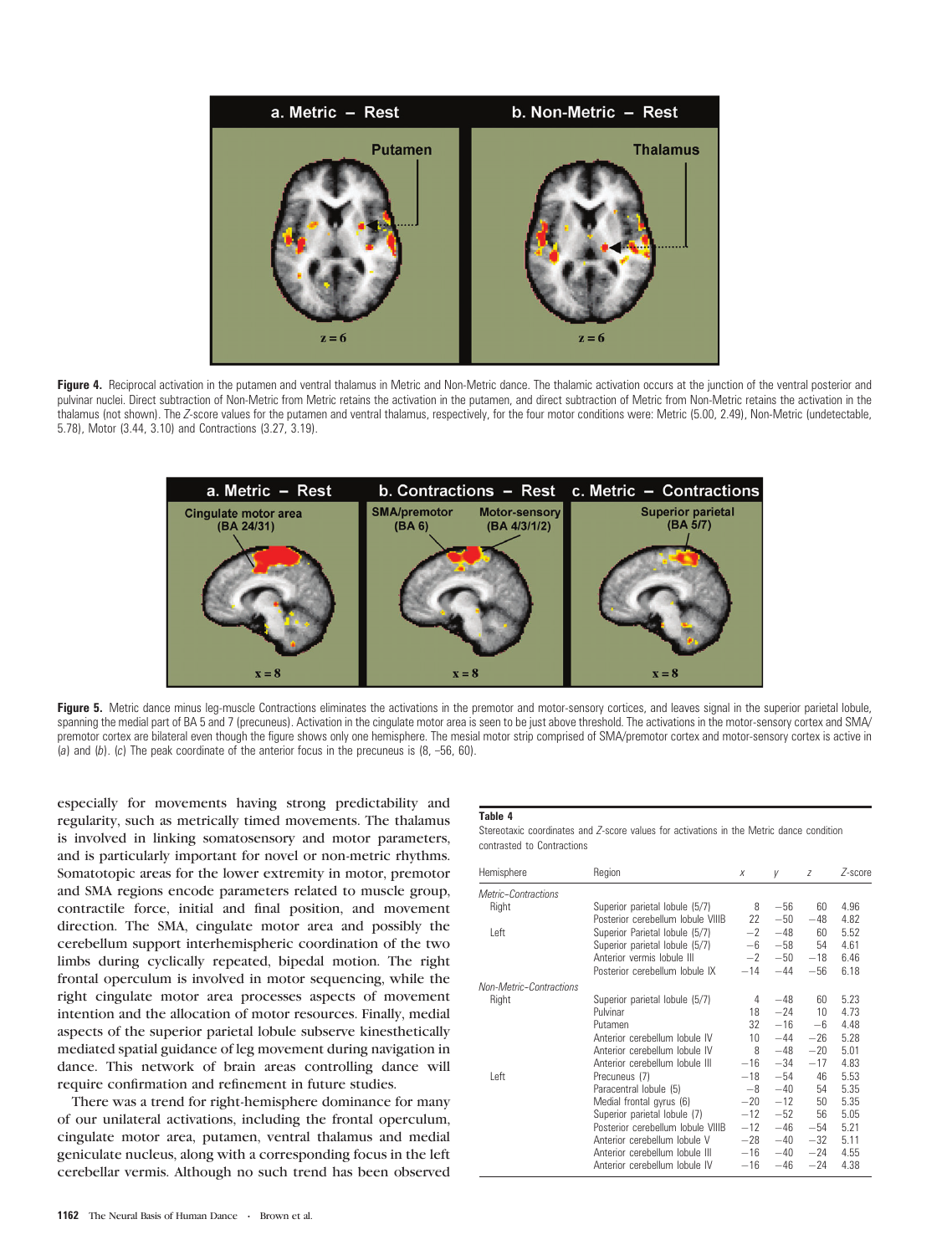

Figure 6. Cerebral blood flow increases in the right frontal operculum (BA 44, see arrows) during the four motor tasks but not music listening. The peak voxel for Motor minus Rest is at (54, 6, 8), for Contractions minus Rest is at (54, 6, 6), and for Metric minus Rest is at (54, 8, 6). The activation in the Non-Metric minus Rest subtraction was slightly more posterior to those for the preceding three conditions and mapped more onto BA 6 than BA 44, with a peak voxel at (58, 0, 6).

for natural gait (Fukuyama et al., 1997; Miyai et al., 2001), a study that compared flexion/extension of the ankle, flexion/ extension of the wrist and finger movement, all on the right side of the body (Luft et al., 2002), found that knee movement was accompanied by strong ipsilateral activation in the primary motor cortex and primary sensory cortex. Likewise, a study of imagined or executed flexion/extension of the toes (Ehrsson et al., 2003) reported right frontal operculum activation for right-sided movements.

In addition, recent studies of postural deficits in stroke patients suggest the presence of a distributed system, primarily in the right hemisphere, for representing trunk posture relative to the environment (e.g. Spinazzola et al., 2003). Further research will be needed to clarify the extent to which horizontal placement of the body during the dance tasks might have contributed to our observed right-hemisphere lateralization effects. In future, studies may be able to circumvent the neuroimaging constraints that currently prevent an investigation of important issues such as upright whole-body movements and interpersonal coordination processes involved in pair dancing (e.g. as in celebrated instances of Rogers doing Astaire's steps backward and in high heels).

In the following comments, we discuss these observations in more detail, with a view toward assessing how the mechanisms observed in paradigms focusing on controlled elementary processes 'scale up' to those for the more complex natural activity of dancing. At a general level, we note that elements of both discrete and rhythmic movements (Schaal et al., 2004) are present in dance, itself a gestural system. As such, the patterns of activations we observed are broadly consistent with the possibility that the subcortical systems activated are involved in the timing and coordination of discontinous movements, whereas the specific cortical systems activated here may be supporting the control of the continuous movements (Miall and Ivry, 2004).

#### Sensorimotor Entrainment

Three key facets of dance were selectively analyzed in our study design: audiomotor entrainment, meter and patterning of movement. For the first facet, a comparison between two matched dance patterns performed at the same rate  $-$  one requiring entrainment to a musical beat and the other one self-paced highlighted the importance of the anterior cerebellar vermis (central lobule, III), but not other parts of the motor or sensory system, to entrainment processing. The vermal activation was equally strong in the Metric and Non-Metric dance conditions (data not shown), both of which were based on temporal

entrainment. This suggests that the vermis functions in entrainment per se, independent of the nature of the temporal pattern being entrained to. Very similar activations have been observed in recent studies of repetitive lower-limb movement entrained to metric cues in either auditory or visual form. In a functional magnetic resonance imaging (fMRI) study of right-foot flexion/ extension timed to a metric auditory cue (Debaere et al., 2001), activity was detected in the anterior cerebellar vermis (3, –45, –18, as compared to 0, –48, –16 here), as it was in a similar fMRI study of right-foot flexion/extension timed to a metric visual cue (Sahyoun et al., 2004; i.e. 2, –48, –20, as compared to 0, –48, –16 here). This region was also activated by rhythmic self-paced walking (Fukuyama et al., 1997: 0, -50, -20, as compared to 0, –48, –16 here) and finger tapping without an ongoing external stimulus (Penhune et al., 1998: 8, -48, -21 and 1, -50, -15, as compared to 0, –48, –16 here). These similarities between the controlled elementary paradigms and dancing imply that common mechanisms are involved in entrainment.

This pattern of data highlights the importance of the anterior cerebellar vermis (III) for the entrainment of movement to external timing cues. Interestingly, in our analysis of functional activation data for metric dance minus passive music listening, activity in cortical auditory areas was eliminated, leaving behind a significant signal in the right medial geniculate nucleus as well as posterior cerebellar lobules V and VI. These regions were not found to be activated during self-paced dance steps performed without music (when contrasted to rest). There are substantial reciprocal projections between the thalamic nuclei and cerebellum via brainstem relays (see reviews in Schmahmann, 1997). In addition, cerebellar lobules V and VI have been specifically implicated in neuroimaging studies of pitch and melody discrimination, as dissociated from motor coordination or cortical motor activity (e.g. Holcomb et al., 1998; Griffiths et al., 1999; Gaab et al., 2003; Parsons, 2003a; Petacchi et al., 2005). It is thus possible that the sensory input to the anterior cerebellar vermis for entrainment processing involves coarsely processed auditory information from subcortical sites. If so, this would imply that entrainment in dance does not require higher-level musical content (e.g. tonality, harmony, timbre) but may simply depend on low-level beat information, as mediated by subcortical pathways. This hypothesis may in part account for the sharing of entrainment mechanisms between dance and simple sensorimotor behaviors like finger tapping and ankle rotation.

There is strenuous ongoing debate about the function of the cerebellum, which was classically viewed as a motor-control and coordination structure only but which has recently been implicated in non-motor processes by a wide range of findings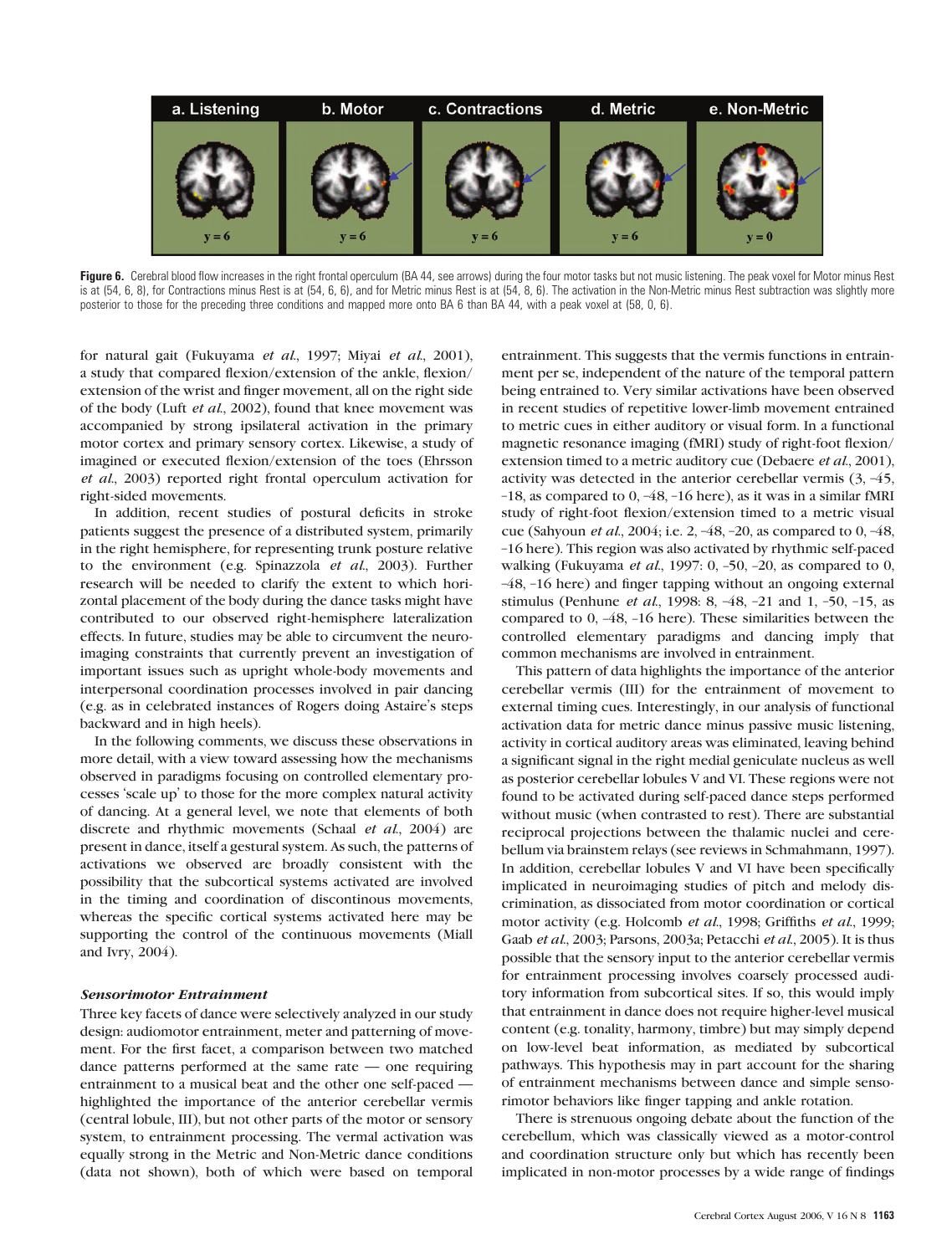(e.g. see reviews in Schmahmann, 1997; Ivry and Fiez, 2000; Rapoport et al., 2000; Vokaer et al., 2002; Bower and Parsons, 2003). The following three hypotheses of cerebellar function are likely to be most pertinent to the findings of this study. One account assumes that the cerebellum embodies internal forward-inverse model pairs (Wolpert et al., 1998); in the present case, such model pairs would need to include the sensory aspects of movement, the movements per se and perception of the auditory beat. Another account (Ivry, 1997) emphasizes the role of cerebellum in supporting timing processes in both the preparation and coordination of motor responses (in vermal and anterior cerebellum) and the sensory perception of duration on the order of hundreds of milliseconds (in lateral cerebellum). In a third view, the role of the cerebellum is to optimize the control of the acquisition of sensory data (Bower, 1997; Bower and Parsons, 2003). In the current case, the cerebellum would be hypothesized to assist cortical, subcortical and peripheral neural structures in collecting optimal auditory and somatosensory information in order to influence the cortical motor system to better synchronize the execution of movement with the auditory rhythm. Further research is needed to clarify the functions of the foregoing cerebellar regions.

# Metric and Non-metric Movement

Another principal feature of our results was seen in the contrast between dance steps entrained to a metric rhythm and the same steps entrained to a non-metric rhythm. We found that metric dance movement induced strong activity bilaterally in the putamen, and especially the right putamen. Non-metric dance movement, in contrast, showed no activity in the putamen but instead displayed a strong signal in the right ventral thalamus. A variety of prior research affirms a role for the basal ganglia in the control of metric movement in rhythmic tapping tasks (e.g. Rao et al., 1997; Penhune et al., 1998) and in piano performance of memorized musical pieces (Parsons et al., 2005). The involvement of the putamen in metric movement is supported by an fMRI study of visually cued, metric right-foot flexion/extension (Sahyoun et al., 2004); the thalamus was much less active. Likewise, in a PET study of the same task (Ehrsson et al., 2000), activity in the putamen, but not the thalamus, was reported. The involvement of the ventral thalamus in non-metric rhythms agrees with similar findings from an fMRI study (Lutz et al., 2000) of tapping the right index finger to a non-metric, randomly timed visual cue (–20, –16, 12, as compared to 18, –24, 8 here).

Overall, the reciprocal activity between putamen and ventral thalamus just described suggests that for both dance and elementary movements, the basal ganglia are preferentially activated in the execution of motor activities having a regular, predictable rhythm and that unpredictable unfamiliar temporal patterns recruit other pathways. This is also congruent with an fMRI study of self-paced finger tapping showing that the basal ganglia were principally active for simple rhythms and that their activity decreased with greater rhythmic complexity, whereas the thalamus (and anterior cerebellar vermis) increased in activation with increasing complexity (Dhamala et al., 2003). In our study, intermediate levels of activity in both the putamen and ventral thalamus were seen for both self-paced dancing without music and for the performance of isometric leg-muscle contractions to metric tango music. Thus, activity in the basal ganglia circuit is modulated by limb displacement and entrainment as well as by the presence or absence of metric regularity.

# Somatotopy and Control of Lower Limbs

The third principal aspect of our data highlights the topographic representation of the lower extremity in the motorsensory cortex as well as in the superior parietal lobule, cingulate motor area, cerebellum, and putamen. Activation of a mesial strip encompassing the leg representation in the primary motor cortex, somatosensory cortex, SMA and premotor cortex was present for all four tasks involving motor activity. Activations in very similar somatotopic regions for the lower extremity have been found in a number of reports using a variety of techniques and paradigms, including the following: a SPECT study of upright walking (Fukuyama et al., 1997); a near-infrared spectroscopy study of bipedal walking on a treadmill (Miyai et al., 2001); an fMRI study of right-foot flexion/extension timed to a metric auditory cue (Debaere et al., 2001); a PET study of this same task (Ehrsson et al., 2000); an fMRI study of metric, visually cued right-foot flexion/extension (Sahyoun et al., 2004); an fMRI study of unipedal flexion/extension of either the left or right knee joint (Luft et al., 2002); an fMRI study of the placement of either foot into visually presented foot postures (Chaminade et al., 2005); and an fMRI study of imagined and executed flexion/extension of the toes timed to a metric auditory cue (Ehrsson et al., 2003). The foregoing motor, premotor, and SMA areas most likely encode parameters related to muscle group, contractile force, initial and final position, and movement direction (Graziano et al., 2002). The SMA, the cingulate motor area and possibly the cerebellum (Ivry, 1997; Wolpert et al., 1998) are likely involved in interhemispheric coupling supporting cyclically repeated coordination of the two homologous limbs, as suggested by studies of bimanual coordination (e.g. Jäncke et al., 2000). Very similar activations were observed for coordinated unilateral movements of the hand and foot (Ehrsson et al., 2000; Debaere et al., 2001).

The right frontal operculum (BA 44/6) was activated by the four tasks involving motor production but not by music listening, suggesting a general role for this area in motor sequencing rather than a specific role in either spatial patterning or metric entrainment. Responses in the frontal operculum were observed in an fMRI study (Ehrsson et al., 2003) of flexion/ extension of the toe timed to a metric auditory cue (56, 8, 4 and 56, 8, 0, as compared to 54, 8, 6 here), both during mental imagery of movement and actual movement. Comparable activity was also reported in an fMRI study of visually cued metric right-foot flexion/extension (Sahyoun et al., 2004). In a PET study of finger tapping timed to imitate the rhythm of brief sequences of visual stimuli with long or short elements (Penhune et al., 1998), the right frontal operculum was also activated (46, 18, 3, as compared to 54, 8, 6 here). In addition, this region shows activations for motor mental imagery, perception, and imitation tasks involving the hands (Parsons et al., 1995; Grafton et al., 1996; Heiser et al., 2003). Equally pertinent, a region anterior to this one was activated in ballet dancers while observing ballet movements and in capoeira dancers while observing capoeira movements (peaking at Talairach coordinates 54, 35, 1: Calvo-Merino et al., 2005), thereby demonstrating expertise-dependent activity in the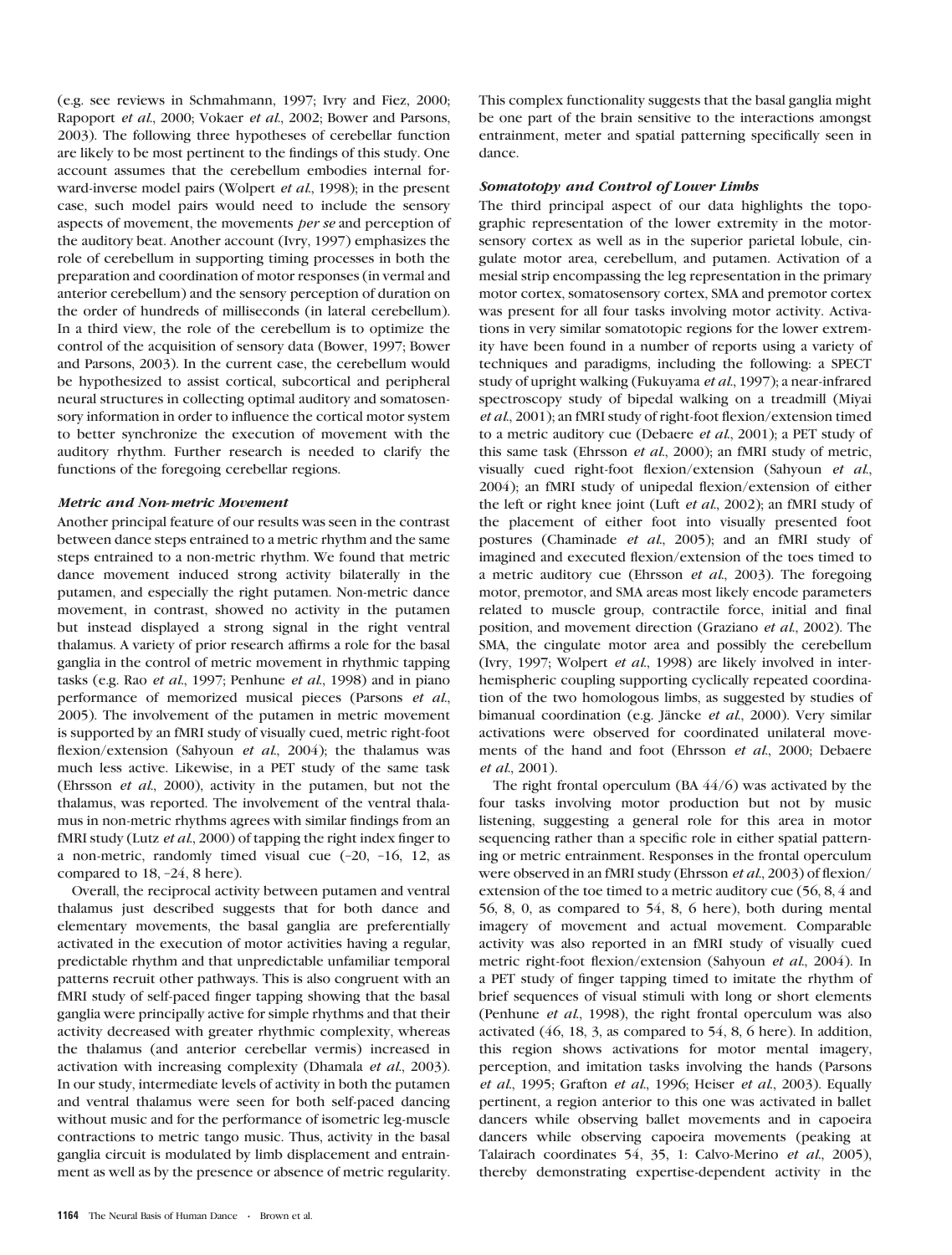frontal operculum. These results support a role for this region in both elementary motor sequencing and in dance, during both perception and production. This activation pattern may also bear on new functional hypotheses that propose supralinguistic sequencing and syntax operations for the region broadly defined as Broca's region and its right homologue.

The right cingulate motor area (cingulate sulcus) was activated in all four motor tasks, with trends toward larger extents in the three tasks requiring movement of the legs. Similar activity was observed in an fMRI study (Sahyoun et al., 2004) of visually cued metric right-foot flexion/extension (6, 14, 44 and –10, –6, 48, as compared to 8, –6, 44 here). The location of this activation corresponds to cytoachitectonic area 24dd (Vogt and Vogt, 2003), which in monkeys contains a topographic representation of the hindlimb and lower trunk (Luppino *et al.*, 1991; Rizzolatti *et al.*, 1996). This area may encode aspects of movement intention and the allocation of motor resources (Ball et al., 1999), processes required in both elementary motor activities and in dance.

# Spatial Cognition

Our findings suggest that the medial superior parietal lobule (BA 5/7, precuneus) plays a role in kinesthetic guidance of leg movement during navigation in dance, interacting with the foregoing motor, somatosensory, timing and sequencing areas. Activation in the medial superior parietal lobule was also observed in an fMRI study of right-foot flexion/extension (Debaere *et al.*, 2001) timed to a metric auditory cue  $(-3, -42,$ 69, as compared to  $-4$ ,  $-46$ , 62 here), as well as in a similar PET study (Ehrsson et al., 2000: –10, –45, 68, as compared to –4, –46, 62) that included a condition in which the right foot and right hand were simultaneously flexed or extended  $(-8, -47, 66, as)$ compared to –4, –46, 62). In addition, the area was activated in a PET study of the tactile discrimination (without visual guidance) of parallel-piped objects pressed against the planta (Young et al., 2004).

Posterior parietal cortex is regarded as subserving a variety of spatial cognitive functions (Colby and Goldberg, 1999; Parsons, 2003b) including those related to body schema (Berlucchi and Aglioti, 1997; Halligan et al., 2003). The inferior and superior parietal lobules receive both somatosensory and visual inputs. The posterior parts of both lobules process visual information, the anterior superior parietal lobule processes somatosensory information, and the anterior inferior parietal lobule integrates somatosensory and visual information (Rizzolatti et al., 1997; Colby and Olsen, 2003). The performance of dance steps with the eyes closed was reported by some of our subjects to be accompanied by mental imagery of their body. Thus, the foregoing parietal activation was likely involved in spatial cognitive functions based on proprioceptive processing of leg position and joint angle and on somatosensory contact of the feet with the surface (Parsons, 1987). Little is known about leg representations in posterior parietal cortex of either humans or monkeys. The monkey homologue of BA 5, area PE, contains leg representations (Rizzolatti et al., 1996). PE is a high-level somatosensory area that does not receive visual inputs and that projects to primary motor cortex. Studies of hand movement find that PE neurons encode limb location in space using a bodycentered coordinate system (Lacquaniti et al., 1995). Thus, the medial superior parietal lobule may possess a map of peripersonal (egocentric) space based on proprioceptive cues related to lower limb position. Somesthetic guidance of navigation is key to dance, where vision provides a support role indicating whether space is sufficient to carry out particular movements. The fact that superior parietal lobule is activated in some of the studies of elementary ankle and wrist rotation discussed earlier might suggest that, unlike isometric muscle contraction, these simple movements still have a basic element of spatial patterning to them, simple though it might be. This suggests that activity in this region increases as the spatial and navigational demands of the movement increase.

## Conclusion

Dance, like numerous natural, complex sensorimotor activities (e.g. sport, group physical labor, and musical performance), requires the integration of spatial pattern, rhythm, synchronization to external stimuli and whole-body coordination. Our findings suggest that many of the brain areas activated for dance are also recruited in elementary sensorimotor activities. However, the present methods can only show proximity or overlap in the location of neural activity. These results set the stage for more precise techniques that compare the detailed neural computations (e.g. Gold and Shadlen, 2001) performed in regions localized in common for simpler and more complex sensorimotor activities. Moreover, the present findings are based on observations of relatively skilled dancers who are well practiced at performing the dance steps in the study. Thus, our data do not reveal the role of learning in organizing the various elementary and complexity-related neural mechanisms. It is likely that learning or refinement of natural complex tasks would entail changes in functional and effective connectivity, and in the reorganization and redistribution of processes (Garraux et al., 2005; Kelly and Garavan, 2005). Indeed, we observed greater variety and number of anterior cerebellar activations during the most unfamiliar condition (Non-Metric, Table 4), suggesting a role in adjusting fine, complex sensorimotor coordination to relatively novel entrainment signals (Ivry, 1997; Wolpert et al., 1998; Bower and Parsons, 2003). Future studies will surely harvest significant information from studies of these and other aspects of complex natural activities.

Our findings specifically elucidate for the first time the neural systems and subsystems that underlie dance. These observations imply that dance, as a universal human activity, involves a complex combination of processes related to the patterning of bipedal motion and to metric entrainment to musical rhythms. More broadly, this study brings us closer to a richer understanding of the neural and psychological bases of complex, species-specific creative and artistic behaviors. This study is part of a contemporary wave of research exploring new neuroscientific hypotheses in the context of activities such as musical performance, drawing, visual aesthetics, dance observation and the viewing of cinematic narratives (Ino et al., 2003; Kawabata and Zeki, 2003; Makuuchi et al., 2003; Cela-Conde et al., 2004; Hassan et al., 2004; Calvo-Merino et al., 2005; Parsons et al., 2005).

## Notes

We thank Julie Grezes, Petr Janata, Katz Sakai and two anonymous reviewers for very helpful comments on this manuscript. This research was supported by grants from the ChevronTexaco Foundation and the International Foundation for Music Research.

Address correspondence to Lawrence Parsons, Department of Psychology, University of Sheffield, Western Bank, Sheffield S10 2TP, UK. Email: L.parsons@sheffield.ac.uk.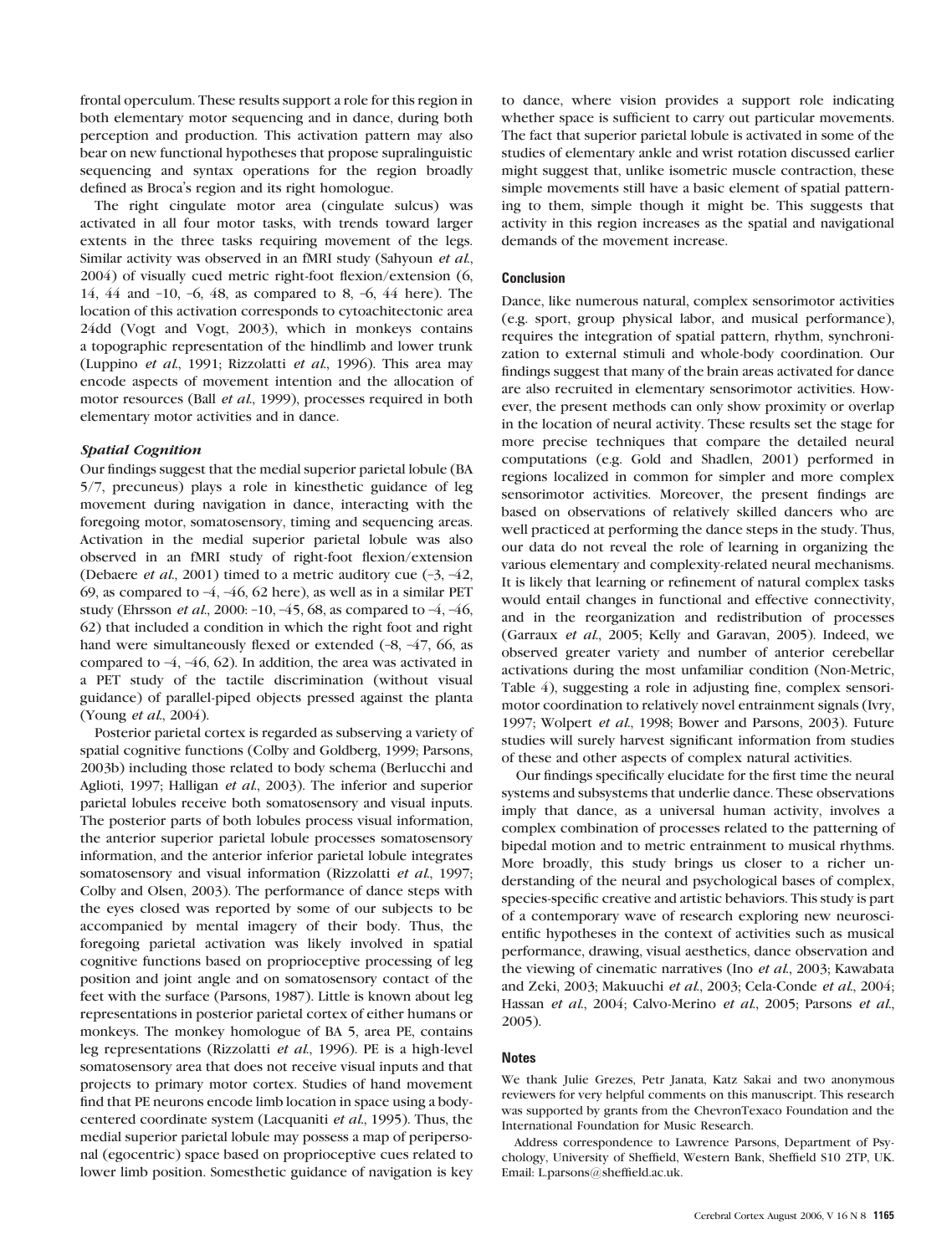## References

Appenzeller T (1998) Evolution or revolution. Science 282:1451--1454.

- Ball T, Schreiber A, Feige B, Wagner M, Lucking CH, Kristeva-Fega R (1999) The role of higher-order motor areas in voluntary movement as revealed by high resolution EEG and fMRI. Neuroimage 10:682-694.
- Berlucchi G, Aglioti S (1997) The body in the brain: neural bases of corporeal awareness. Trends Neurosci 20:560-564.
- Bower JM (1997) Control of sensory data acquisition. In: The cerebellum and cognition (Schmahmann JD, ed.), pp. 490-513. New York: Academic Press.
- Bower JM, Parsons LM (2003) Rethinking the lesser brain. Sci Am 289:50-57.
- Bramble, DM, Lieberman, DE (2004) Endurance running and the evolution of Homo. Nature 432:345-352.
- Brown S, Martinez MJ, Parsons LM (2004) Passive music listening spontaneously engages limbic and paralimbic systems. Neuroreport 15:2033--2037.
- Calvo-Merino B, Glaser DE, Grezes J, Passingham PE, Haggard P (2005) Action observation and acquired motor skills: an fMRI study with expert dancers. Cereb Cortex 15:1243--1249.
- Cela-Conde CJ, le Marty G, Maestu F, Ortiz T, Munar E, Fernandez A, Roca M, Rossello J, Quesney F (2004) Activation of the prefrontal cortex in the human visual aesthetic perception. Proc Nat Acad Sci USA 101:6321-6325.
- Chaminade T, Meltzoff AN, Decety J (2005) An fMRI study of imitation: action representation and body schema. Neuropsychologia 43:115--127.
- Colby CL, Goldberg ME (1999) Space and attention in parietal cortex. Annu Rev Neurosci 22:319-349.
- Colby CL, Olson CR (2003) Spatial cognition. In: Fundamental neuroscience, 2nd edn (Squire LR, Bloom FE, McConnell SK, Roberts JL, Spitzer NC, Zigmond MJ, eds), pp. 1229-1247. San Diego, CA: Academic.
- Debaere F, Swinnen SP, Beatse E, Sunaert, S, Van Hecke P, Duysens J (2001) Brain areas involved in interlimb coordination: a distributed network. Neuroimage 14:947-958.
- D'Agostino RB, Belatner A, and D'Agostino RB Jr. (1990). A suggestion for using powerful and informative tests of normality. Am Statistician 44:316-321.
- Dhamala M, Pagnoni G, Wiesenfeld K, Zink CF, Martin M, Berns GS (2003) Neural correlates of the complexity of rhythmic finger tapping. Neuroimage 20:918-926.
- Ehrsson HH, Naito E, Geyer S, Amunts K, Zilles K, Forssberg H, Roland PE (2000) Simultaneous movements of upper and lower limbs are coordinated by motor representations that are shared by both limbs: a PET study. Eur J Neurosci 12:3385--3398.
- Ehrsson HH, Geyer S, Naito E (2003) Imagery of voluntary movement of fingers, toes, and tongue activates corresponding body-part-specific motor representations. J Neurophysiol 90:3304-3316.
- Elias LJ, Bryden MP (1998) Footedness is a better predictor of language lateralization than handedness. Laterality 3:41-51.
- Farnell B (1999) Moving bodies, acting selves. Annu Rev Anthropol 28:341-373.
- Fox PT, Perlmutter JS, Raichle ME (1985) Stereotactic localization for positron emission tomography. J Cereb Blood Flow Metab 9:141-153.
- Fox PT, Mintun M, Reiman E, and Raichle ME (1988) Enhanced detection of focal brain responses using inter-subject averaging and changedistribution analysis of subtracted PET images. J Cereb Blood Flow Metab 8:642-653.
- Fox PT, Huang A, Parsons LM, Xiong JH, Zamarripa F, Lancaster JL (2001) Location-probability profiles for the mouth region of human primary motor-sensory cortex: model and validation. Neuroimage 13:196-209.
- Friston KJ, Frith CD, Liddle PR, Frackowiak RSJ (1991) Comparing functional (PET) images: the assessment of significant change. J Cereb Blood Flow Metab 11:690-699.
- Fukuyama H, Ouchi Y, Matsuzaki S, Nagahama Y, Yamauchi H, Ogawa M, Kimura J, Shibasaki H (1997) Brain functional activity during gait in normal subjects: a SPECT study. Neurosci Lett 228:183--186.
- Gaab N, Gaser C, Zaehle T, Jancke L, Schlaug G (2003) Functional neuroanatomy of pitch memory: an fMRI study with sparse temporal sampling. Neuroimage 19:1417-1426.
- Garraux G, McKinney C, Wu T, Kansuku K, Nolte G, Hallett M (2005) Shared brain areas but not functional connections controlling movement timing and order. J Neurosci 25:5290-5297.
- Gold JI, Shadlen MN (2001) Neural computations that underlie decisions about sensory stimuli. Trends Cogn Sci 5:10-16.
- Grafton ST, Arbib MA, Fadiga L, Rizzolatti G (1996) Localization of grasp representation in human by PET. 2. Observation versus imagination. Exp Brain Res 112:103-111.
- Graziano MS, Taylor CS, Moore T, Cooke DF (2002) The cortical control of movement revisited. Neuron 36:349-362.
- Griffiths TD, Johnsrude I, Dean JL, Green GGR (1999) A common neural substrate for the analysis of pitch and duration pattern in segmented sound? NeuroReport 10:3825-3830.
- Haggard P, Wolpert DM (2005) Disorders of body scheme. In: Higherorder motor disorders (Freund H-J, Jeannerod M, Hallett M, Leiguarda RC, eds), pp. 261-272. Oxford: Oxford University Press.
- Halligan PW, Fink GR, Marshall JC, Vallar G (2003) Spatial cognition: evidence from visual neglect. Trends Cogn Sci 7:125-133.
- Hassan U, Nir Y, Levy I, Fuhrmann G, Malach R (2004) Intersubject synchronization of cortical activity during natural vision. Science 303:1634--1640.
- Heiser M, Iacoboni M, Maeda F, Marcus J, Mazziotta JC (2003) The essential role of Broca's area in imitation. Eur J Neurosci 17:1123--1128.
- Holcomb HH, Medoff DR, Caudill PJ, Zhao Z, Lahti AC, Dannahs RF, Tamminga CA (1998) Cerebral blood flow relationships associated with a difficult tone recognition task in trained normal volunteers. Cereb Cortex 8:534-542.
- Hutchinson-Guest A (1973) Labanotation: The system of analyzing and recording movement. Philadelphia, PA: Taylor and Frances, Inc.
- Ino T, Asada T, Ito J, Kimura T, Fukuyama H (2003) Parieto-frontal networks for clock drawing revealed with fMRI. Neurosci Res 45:71--77.
- Ivry R (1997) Cerebellar timing systems. In: The cerebellum and cognition (Schmahmann JD, ed.), pp. 556-573. New York: Academic Press.
- Ivry RB, Fiez JA (2000) Cerebellar contributions to cognition and imagery. In: The new cognitive neurosciences, 2nd edn (Gazzaniga MS, ed.), pp. 999--1011. Cambridge, MA: MIT Press.
- Janata P, Grafton ST (2003) Swinging in the brain: shared neural substrates for behaviors related to sequencing and music. Nat Neurosci 6:682-687.
- Jäncke L, Peters M, Himmelbach M, Nösselt T, Shah J, Steinmetz H (2000) fMRI study of bimanual coordination. Neuropsychologia 38:164--174.
- Kawabata H, Zeki S (2003) Neural correlates of beauty. J Neurophysiol 91:1699-1705.
- Kelly, AMC, Garavan, H (2005) Human functional neuroimaging of brain changes associated with practice. Cereb Cortex 15:1089-1102.
- Lacquaniti F, Guigon E, Bianchi L, Ferraina S, Caminiti R (1995) Representing spatial information for limb movement: role of area 5 in the monkey. Cereb Cortex 5:391-409.
- Lancaster JL, Woldorff MG, Parsons LM, Liotti M, Freitas CS, Rainey L, Kochunov PV, Nickerson D, Mikiten SA, Fox PT (2000) Automatic Talairach labels for functional brain mapping. Hum Brain Mapp 10:120-131.
- Longstaff JS (2000) Re-evaluating Rudolf Laban's choreutics. Percept Motor Skills 91:191-210.
- Luft AR, Smith GV, Forrester L, Whitall J, Macko RF, Hauser T-K, Goldberg AP, Hanley, DF (2002) Comparing brain activation associated with isolated upper and lower limb movement across corresponding joints. Hum Brain Mapp 17:131-140.
- Luppino G, Matelli M, Camarda R, Gallese V, Rizzolatti G (1991) Multiple representations of body movements in mesial area 6 and the adjacent cingulate cortex: an intracortical microstimulation study. J Comp Neurol 311:463-482.
- Lutz K, Specht K, Shah NJ, Jancke L (2000) Tapping movements according to regular and irregular visual timing signals investigated with fMRI. Neuroreport 11:1301-1306.